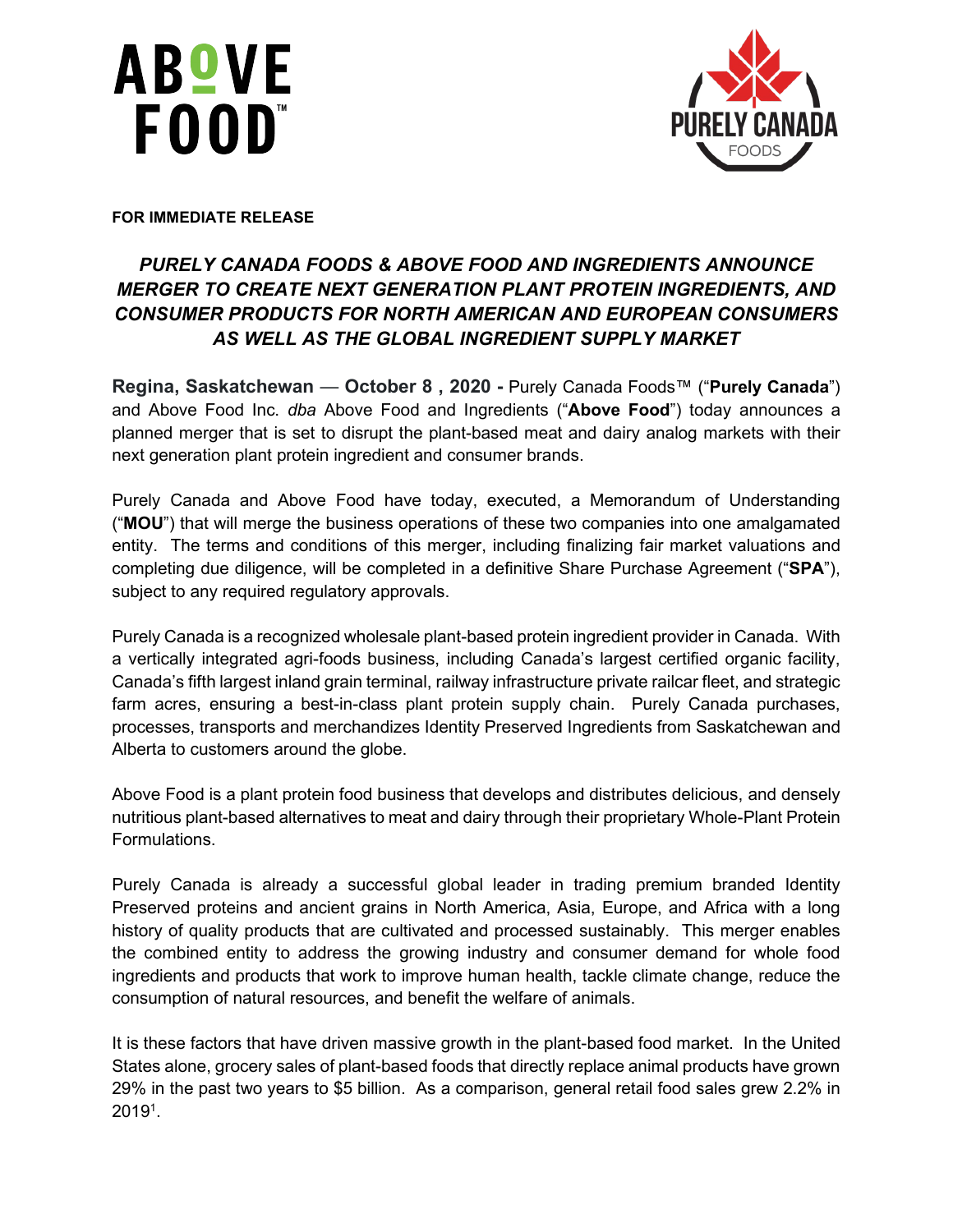"We're creating something truly unique in this increasingly competitive market" said Tyler West, CEO of Purely Canada. "We're confident that partnering our scaled farming, processing, and distribution expertise in plant proteins, with the world-class culinary, human sciences, and consumer product innovation of Above Foods is a perfect match."

And it is a sentiment echoed on both sides of the partnership. "When the opportunity to partner came up we immediately saw the strategic advantage of combining each of our unique knowledge bases and our shared passion for driving the food industry toward a future of sustainable, natural foods," reflected Martin Williams, President and Chief Innovation Officer of Above Food "120 years of experience with the ideal ingredients for plant-based meat and dairy alternatives? No one can rival that deep and intimate understanding. We collectively know more about the power of plants for human health, at scale, than any other player in the space."

## **Not All Protein is Created Equal**

The first brand for this combined entity is a range of meat substitutes, Above Meat which will be quickly followed by Above Dairy, a product range that promises to redefine what good tastes like, in the alternative dairy space.

Above Meat is targeting an under-served part of the plant-based meat market that customers are crying out for products in—whole plant proteins that are high quality and natural. Many plantbased, protein products offer only a fraction of the amino acids our bodies need. As the building blocks of our cells, amino acids support every function of the human body, meaning people relying on these products for protein, are exposing themselves to the risk of being **well fed**, but **malnourished**. In simple terms, Above Meat is creating meat alternatives that are not plantbased, they are real plant proteins.

"Our Whole-Plant Protein Formulations provide all of the essential, and conditionally essential amino acids our bodies need." explains Dr. Kristina Bosnar IFMCP – Medical Director at Above Food.

Essential amino acids are the ones our bodies cannot produce, as a result they need to come from food. Conditional amino acids are the ones the human body uses up when we are stressed, underslept, or fighting off viruses.

"This means that when people eat our food, they aren't making any trade-offs for their health. But we know the only way we can address this growing health problem, is if we taste really amazing, if we jump off the shelf, and if people feel good after eating our products," Williams expands.

To make sure that Above Meat's products can set a new bar for both taste and nutrition, they are developed through a highly collaborative process involving Certified Master Chefs, Functional Medicine Doctors, Holistic Nutritionists, and Consumer Brand Builders.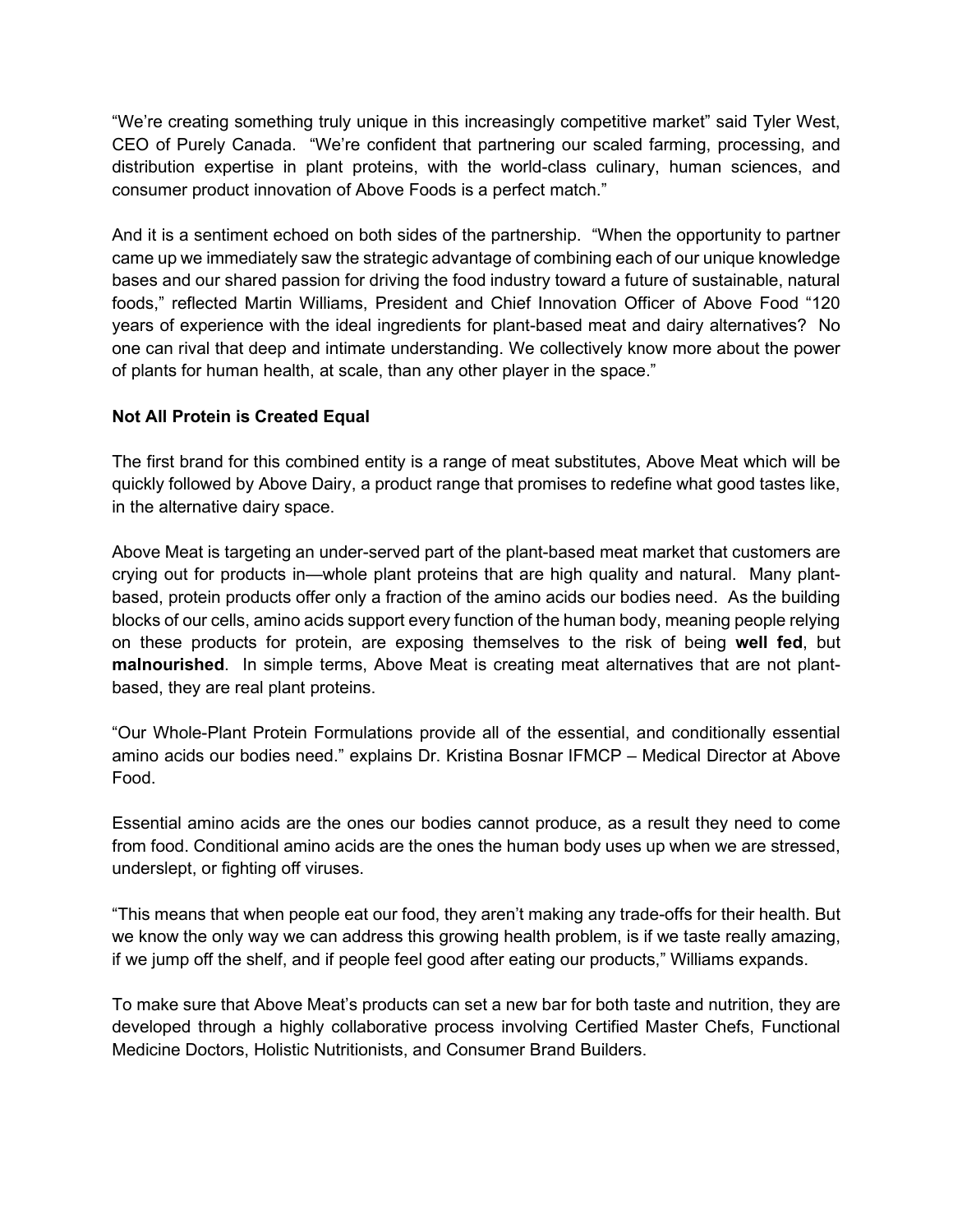### **The Whole Story**

Purely Canada and Above Food commits that its products will tell the whole story, from field to plate, ensuring that customers can trust that every bite is natural, good-for-them, and sustainably produced.

"All of our food starts with a seed," says Lionel Kambeitz, Executive Chairman Purely Canada Foods. "For five generations we have found ways to create unique, healthy varieties that give people all the nutrients they need. Our food is whole by nature's design. We know every step of its journey from our fields to people's plates. We know its impact on the environment, we know who has touched it, we know its whole story. And we tell it proudly."

Purely Canada and Above Food will continue serving existing customers collectively, supporting the sustainable development of the industry.

Sources:

1 [https://www.cbinsights.com/research/future-of-meat-industrial-farming/](https://cts.businesswire.com/ct/CT?id=smartlink&url=https%3A%2F%2Fwww.cbinsights.com%2Fresearch%2Ffuture-of-meat-industrial-farming%2F&esheet=52282157&newsitemid=20200909005240&lan=en-US&anchor=https%3A%2F%2Fwww.cbinsights.com%2Fresearch%2Ffuture-of-meat-industrial-farming%2F&index=1&md5=b9b3899b9d6e345226016b28dfc25bbc)

#### **FOR MORE INFORMATION:**

Tyler West **Martin Williams** Martin Williams [twest@purelycanada.ca](mailto:twest@purelycanada.ca) [martin@abovefood.ca](mailto:martin@abovefood.ca)

Chief Executive Officer President and Chief Innovation Officer Purely Canada Foods Corp. **All accords** Above Food and Ingredients Inc.

#### **FORWARD LOOKING STATEMENTS**

*This press release contains "forward-looking information" within the meaning of applicable securities laws. All statements contained herein that are not clearly historical in nature may constitute forward-looking information. In some cases, forward-looking information can be identified by words or phrases such as "may", "will", "expect", "likely", "should", "would", "plan", "anticipate", "intend", "potential", "proposed", "estimate", "believe" or the negative of these terms, or other similar words, expressions and grammatical variations thereof, or statements that certain events or conditions "may" or "will" happen, or by discussions of strategy.*

*By their nature, forward-looking information is subject to inherent risks and uncertainties that may be general or specific and which give rise to the possibility that expectations, forecasts, predictions, projections or conclusions will not prove to be accurate, that assumptions may not be correct and that objectives, strategic goals and priorities will not be achieved. A variety of factors, including known and unknown risks, many of which are beyond our control, could cause actual results to differ materially from the forward-looking information in this press release including, without limitation: the failure to negotiate and execute a definitive merger agreement satisfactory to the respective parties, the failure to obtain all necessary corporate and regulatory approvals*